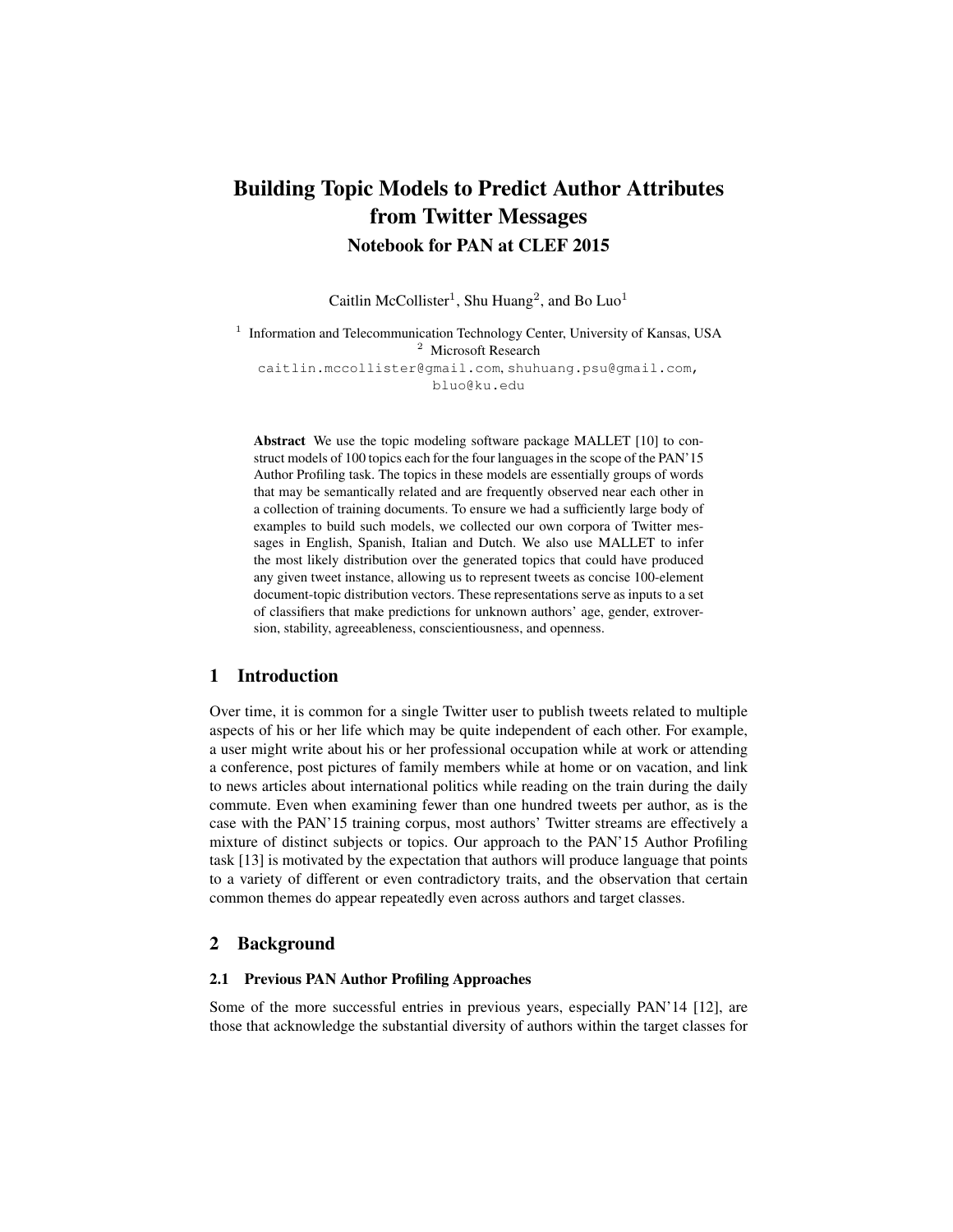predictions. The PAN'14 solution by López-Monroy et al [9], one of the top-ranked entries for accuracy in both the English and Spanish Twitter subcorpora, extracts weighted word frequency features from documents and compares the values to those typical of various subprofiles. Those subprofiles are subsets of authors within a target class, such as females aged 18 to 24, who were grouped together by a clustering algorithm based on the most distinguishing words in their writing. By generating and using more finegrained target classes, the software can train a model that recognizes and accommodates a variety of writing styles and subjects that map to the same original target class.

Another PAN'14 entry by Weren et al [19], which was further refined in a followup paper [18], demonstrated the potential effectiveness of information retrieval based features, such as the cosine similarity of a given test document and the labeled training documents. In this implementation, a set of similarity features was found to be more discriminative for age and gender than several common readability measures or the prevalence of dictionary words and punctuation marks. Treating incoming test documents as queries in a document retrieval system and using a combination of aggregate functions on the top-ranked results allows the classification to be based on the most closely related training documents even if many dissimilar documents exist within the correct target class.

#### 2.2 Previous Work in Topic Modeling

Several research groups have pursued the use of topic modeling, including Latent Dirichlet Allocation (LDA) [4], either to gain insight about the processes involved in social media communication [1], or to make predictions about authors and the text they produce online [11]. Schwartz et al have conducted large-scale studies based on millions of English-language Facebook status updates written by tens of thousands of users, and have published several resulting linguistic resources that they claim to be accurate predictors of authors' age, gender, and personality [16]. They were able to collect the status messages, which are often of a similar length to Twitter messages, from volunteers who specified their age and gender directly, and completed a personality profiling questionnaire yielding numeric values for the same "big five" personality traits that we aim to predict in the Author Profiling task. The group has distilled and made available two types of resources based on this work. The first type includes weighted lexica of one- to three-word phrases that are most discriminative for high or low values of the measured personality traits, as well as for several age bins and males versus females. We have made use of these lexica to compute twelve of the features in our "secondary" feature set, described in section 3.1. The other resource made available by Schwartz et al is a set of word clusters consisting of the top 20 words representing topics in an LDA-derived topic model of 2000 topics.

To explore the viability of using topic models to generate features for the kind of data in the Author Profiling task, we initially implemented a set of 2000 features corresponding to the topic word clusters published by Schwartz et al. In these features, we summed the number of words in the cluster that appeared in the tweet at least once, then weighted that sum according to the global term frequencies of the matching words and the length of the tweet. Our initial experiments using these features for English tweet classification looked promising, but faced one significant challenge: the studies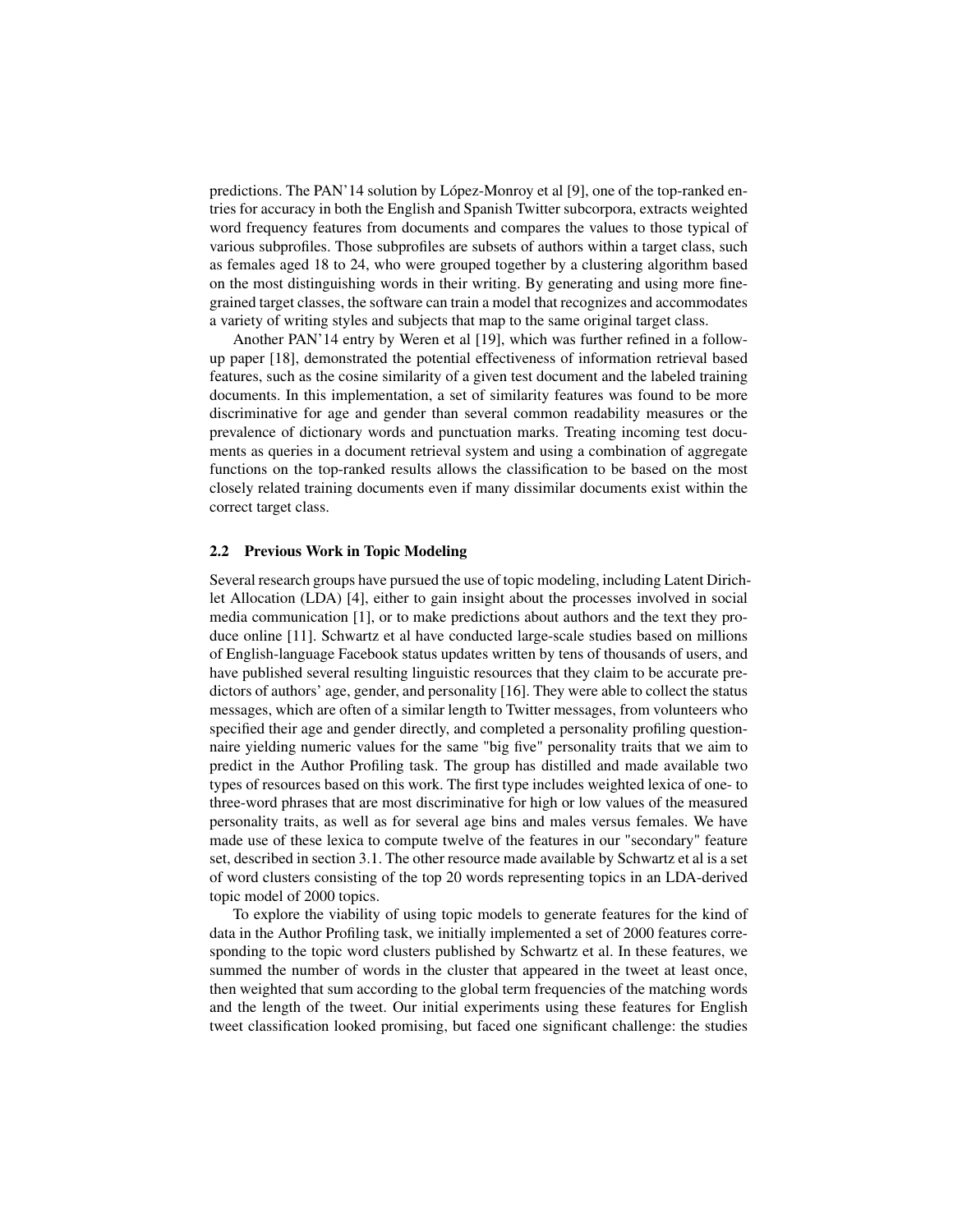from which the topics and word clusters were derived came from exclusively Englishlanguage text, and the features were not particularly useful for our non-English subcorpora. Conducting additional massive studies on Spanish, Italian and Dutch speaking Twitter users with known gender, age and personality was beyond the scope of our entry in the Author Profiling task. This dilemma inspired the collection of our own unlabeled Twitter corpora for all four languages, with fewer total documents than Schwartz et al used, but more than the number supplied as labeled data in the PAN'15 training corpus. The resulting four corpora are described further in section 3.1.

## 3 Software Design and Implementation

One of our earliest design decisions was whether to treat all of a given author's tweets as a single body of text, cluster them together by content or in fixed-size chunks, or process them as independent documents all associated with the same author. Our intuition was that the best way to account for high intra-author variation in tweet subject matter and style would be for our software to treat individual Twitter messages as instances in a classification problem, and pool the predictions for all of an author's tweets to make a single prediction per (author, attribute) pair at the end of the testing phase. We implemented and tuned our software for the individual tweet representation, but included a configuration flag to allow concatenating all tweets per author so that we could test the viability of that representation after later software components were completed.

Although treating each tweet as an individual document entails a greater number of predictions to be made in the classification framework, we avoid a potential explosion in dimensionality by limiting the number of features in our models. In the interest of achieving what we felt were reasonable running times within the provided testing environment, especially if the hidden test datasets turned out to be larger than the training datasets, we decided against using the common bag-of-words or n-gram based representations, in which the size of the vocabulary (and thus the feature set) increases rapidly with the number of instances. Instead, we chose to pursue a topic modeling approach in which tweets are encoded as vectors that describe them as an inferred distribution over a fixed-size set of topics generated using the MALLET topic modeling software.

The number of topics in the LDA-based topic model has to be specified at the start of the model training process, so we made our choice of 100 topics after trying both larger and smaller numbers and noting the effect on training time, peak RAM usage, and discriminative power in terms of the computed information gain of the resulting feature sets. While MALLET can supply default values for most of the possible parameters to its particular implementation of LDA, we modified some to suit our application: we set the alpha parameter to 0.5 due to the short document lengths, used 10,000 sampling iterations, and enabled automatic hyperparameter optimization every 50 iterations. These choices were guided by general background literature on topic modeling [17], other studies using MALLET for social media text [16], and eventually by conducting multiple trials using subsets of the training data. Since our topic models are independent of the labeled training datasets provided for the shared task, they only need to be trained once to generate a set of reusable, serialized model files. Even so, we found we could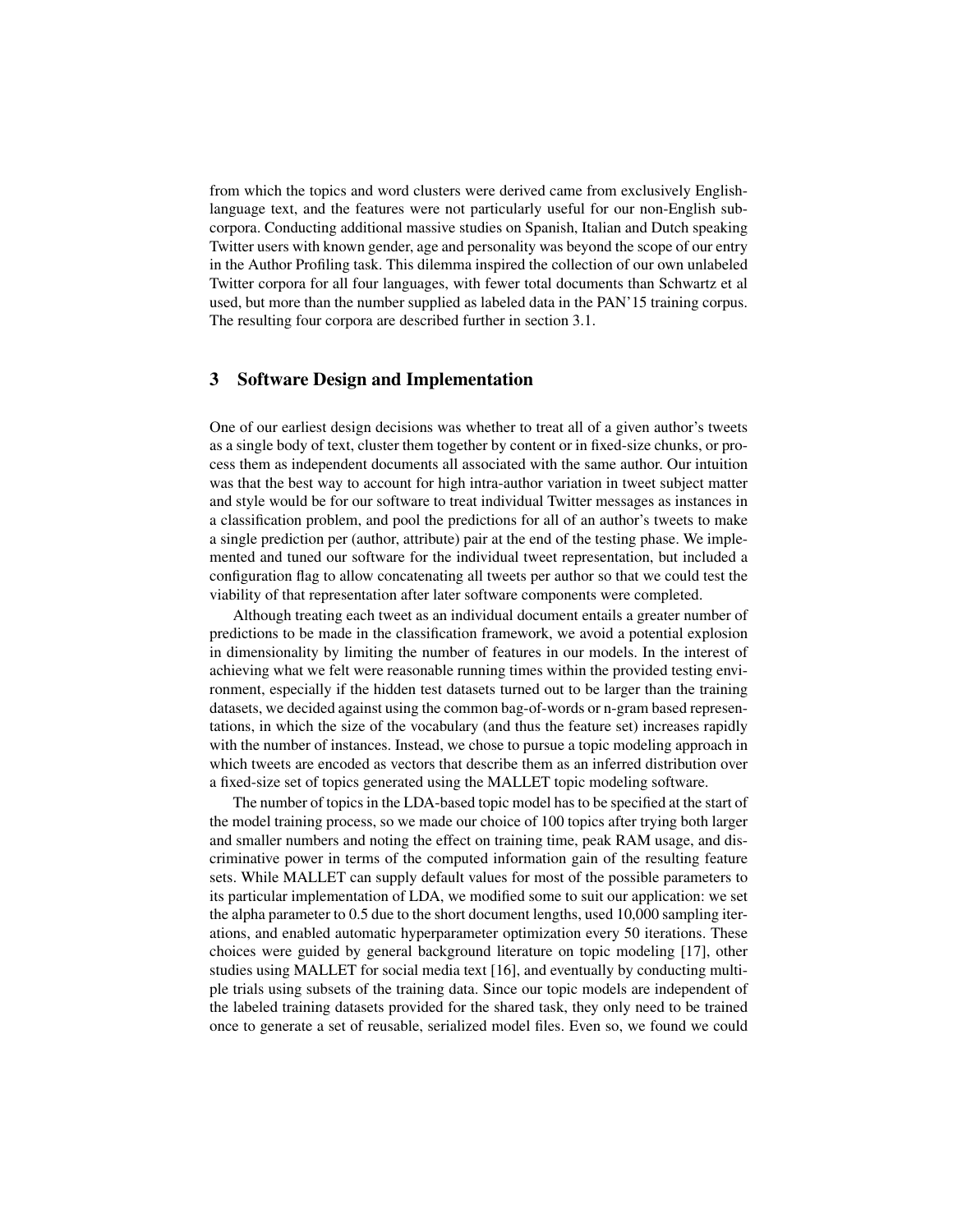complete this process on the virtual machine provided to us in the TIRA evaluation framework [6] in under two hours per language.

### 3.1 Feature Extraction

Primary Feature Set Our topic models are built from datasets of unlabeled Twitter messages which we have collected specifically for this purpose, so that none of the labeled PAN training data is used to define the topics themselves. This was accomplished using the freely-available Twitter corpus-building tool, TWORPUS [2], which can be downloaded and run locally as a web-based application. The application connects to a centralized archive of Twitter message IDs, the user IDs that wrote them, and language tags assigned by a language detection algorithm. Because only the relevant IDs and language tags are stored in the central archive and distributed to TWORPUS users, who then use an included Twitter crawling utility to download the actual message content, the application is compliant with the terms of Twitter's developer agreement forbidding the redistribution of full tweet text and metadata.

We collected four Twitter corpora (one for English, Spanish, Italian and Dutch) spanning the time period from April 2014 to May 2015, with tweets as evenly distributed as possible throughout that period; this was still subject to the availability of the requested number of tweets for each language in the central TWORPUS archive. After retrieving the full text of over 60,000 tweets per language, we used a custom script to remove duplicate or near-duplicate tweets such as simple retweets and bulkgenerated advertisements, still leaving over 50,000 tweets per language. No specific action was taken to allow or disallow multiple tweets from any given author; we found that roughly 90 percent of the collected tweets are the only messages collected from their respective authors.

The tweet text from our downloaded TWORPUS corpora needed to be preprocessed in the same fashion that our training and test data would be: we convert all text to lowercase and use the tokenizer included in the CMU Twitter Part-of-Speech Tagger tools [11]. We performed several additional steps on just the model-training input text: we removed lists of language-specific stopwords provided in NLTK [3], and use the Python library Gensim [14] to filter out extremely common or rare terms from our downloaded tweets. In our initial trials of our topic models as classification features, we found that removing such terms from the model-training input resulted in more coherent and discriminative topics.

In the training phase of our software, we again use MALLET to infer the distribution over topics for the labeled training documents that were supplied in the PAN'15 corpus. This yields a 100-element vector for each single-tweet instance. Those topic vectors are used as inputs to train a classifier for each of the 26 (language, attribute) pairs being predicted for the Author Profiling task. In the testing phase, we compute the topic distribution vectors of incoming test documents using the same topic model definitions as we did in the training phase.

Secondary Feature Set In order to establish a reference for how well our topic model features performed on the task compared to more conventional methods, we implemented another set of features in the Python programming language which we could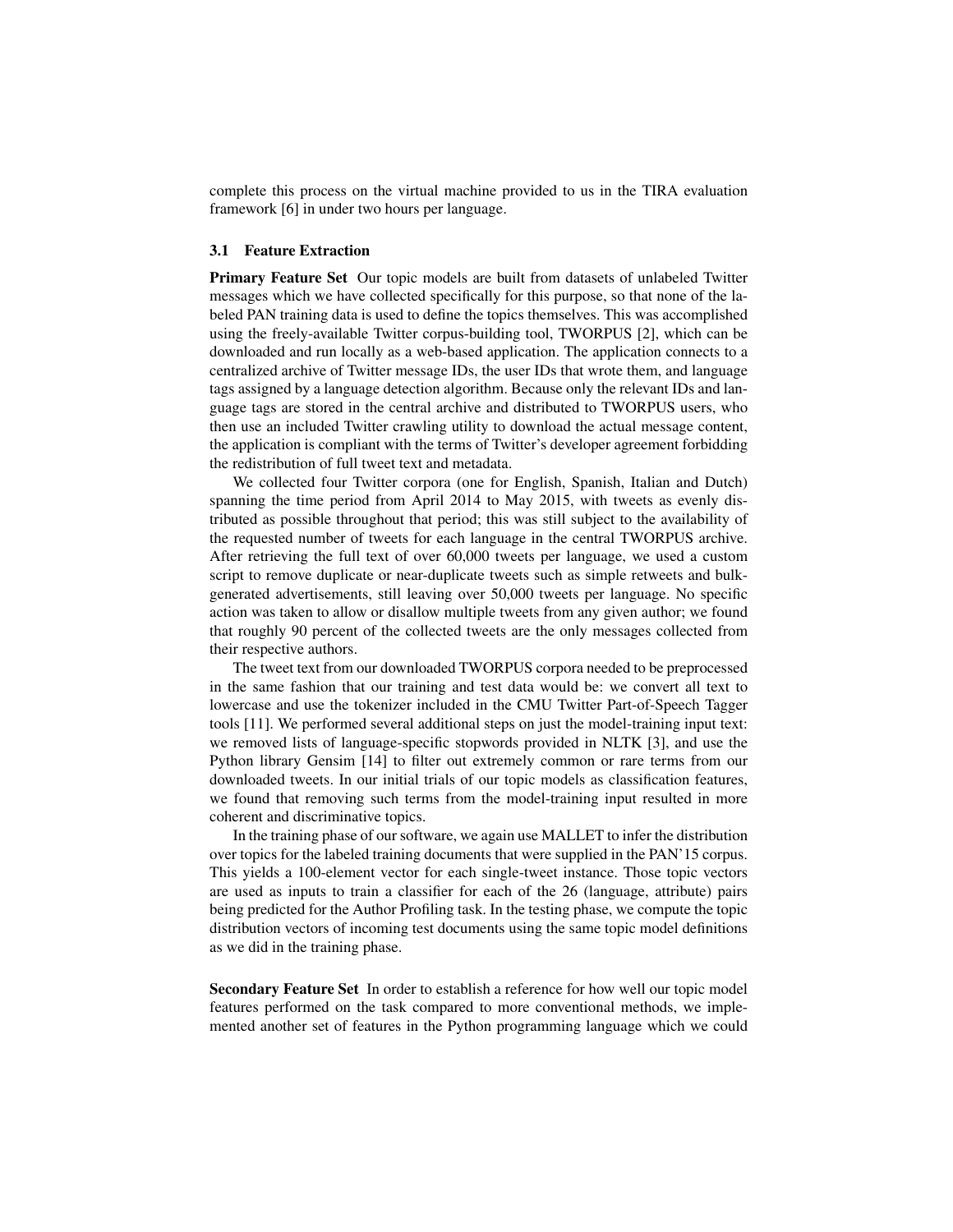evaluate alongside our primary set. We built separate models using the two sets of features, used the same preprocessed data as input, and used the same types of classifiers for nominal and numeric target classes. While some of these features are based on published word lists or clusters derived from exclusively English datasets, the presence of emoticons, hashtags and conveniently universal profanities makes most of them still useful even on the non-English PAN'15 subcorpora. Our secondary feature set is described below:

- Token count and length. 3 numeric features: Number of tokens, average number of characters per token, maximum number of characters per token in tokenized tweet text.
- Special word classes. 4 numeric features: Proportion of words (tokens) containing at least one non-alphabetic character, proportion of words that are URLs, username mentions, or hashtags.
- Position-specific special word classes. 6 binary features: Whether the first or last word is a URL, username mention, or hashtag.
- Special character classes. 3 numeric features: Proportion of non-whitespace characters that are punctuation, accented alphabetic characters, or digits 0 through 9.
- Personality and Gender phrases. 12 numeric features: From the study of Facebook status updates by Schwartz et al [16], we combine the 100 most correlated words, phrases and emoticons for high and low values of the five personality traits being predicted, so that 10 features represent the number of such words present in a single tweet and normalized for tweet length. Similar features were created for typically male or female language elements.
- VADER Sentiment Analysis scores. 4 numeric features: Computed using the VADER sentiment analysis library [8]. "Positive" and "Negative" sentiment scores range from 0 to 1, and estimate the proportion and intensity of positive and negative words and phrases. "Neutral" indicates the proportion of sentiment-neutral words in the text. "Compound" is a sum of positive and negative scores, normalized to the range [-1, 1].

The VADER engine is fast, accounts for varying degrees of sentiment polarity, and is designed to handle the informal, short messages of social media text. However, because it makes heavy use of English modifiers and negation structures that are context-sensitive, we only use the sentiment analysis features with the English-language subcorpus.

#### 3.2 Classification and Prediction

Given the above schemes for feature extraction on the training and test datasets, we use the computed feature vectors as inputs to a classifier created for each (language, attribute) pair by calling the WEKA software package [7]. This design choice was motivated by the desire for a framework in which we could experiment with a wide variety of methods for classification and regression without making significant modifications to the data processing and file formatting components of our software. Throughout the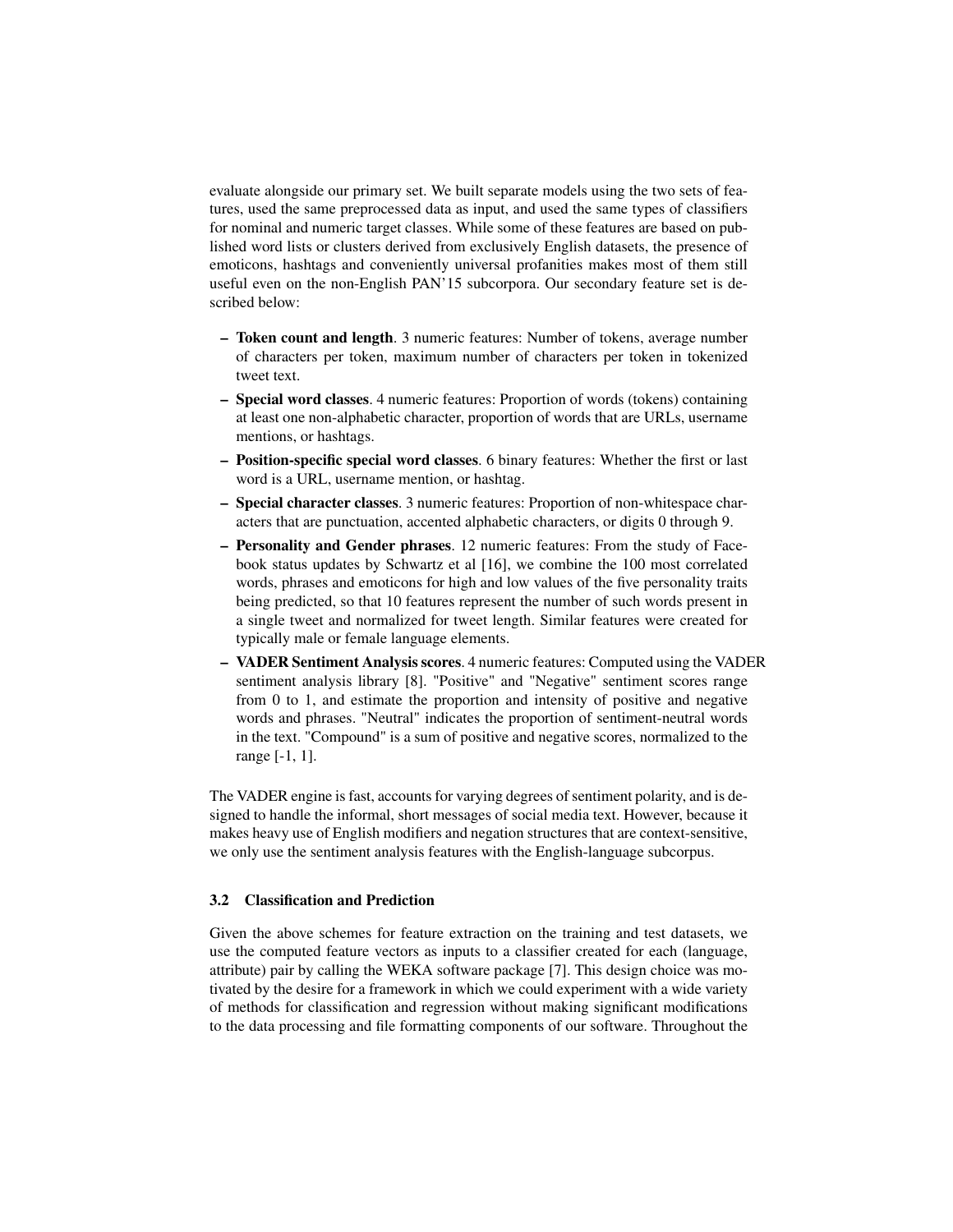development period, we were able to observe the effects of other optimizations or design choices, such as those in the feature extraction components, when combined with different types of classification and regression models.

We modeled the gender and age group attributes in the PAN'15 Author Profiling task as discrete classification, or what WEKA calls "nominal class" problems. While we did try using various discretization methods to transform the five personality attributes from real-valued regression to classification problems, we did not find a clear advantage to either approach over all four languages and all five attributes. Thus, for the sake of simplicity in implementation, we treated all personality attributes as "numeric class" problems in WEKA.

For both the nominal and numeric classes, we build one of WEKA's "attribute selection" filters into the classification or regression model at the time it is trained, so that the same subset of "attributes" (which we call "features" in section 3.1) will be used on the training and test data. Our motivations for applying a feature selection method at this stage of the software are mostly performance-related. It dramatically decreases the time required for training and testing, and keeps the peak RAM utilization safely within the 4 gigabytes allotted to our virtual machine in the TIRA evaluation framework [6], even if the software is to be evaluated on larger datasets in the future.

Our final configuration choices for the classification and regression components of the software are as follows:

- Nominal attributes (age group and gender): FilteredClassifier
	- Filter: AttributeSelection using CfsSubsetEval with BestFirst forward search
	- Ensemble method: RotationForest [15] using base classifier REPTree

– Numeric attributes (personality traits): FilteredClassifier

- Filter: AttributeSelection using CfsSubsetEval with GreedyStepwise forward search
- Ensemble method: Bagging [5] using base classifier REPTree

In the testing (prediction) phase of our software, for each (language, attribute) pair, all feature vectors computed for the testing instances are submitted to the trained WEKA model at once, along with the author ID so that the predictions returned by WEKA can be grouped by author. For example, when making predictions for (English, extroverted), if one of the English authors has 100 tweets in the dataset, the predictions from the WEKA classifier will include 100 floating-point predictions of the author's "extroverted" attribute, ranging from [-0.5, 0.5] as per the Author Profiling task specifications. For numeric attributes (the five personality traits) we take the median value of all the individual predictions. For nominal attributes (age group and gender) we take the discrete class label that occurred most frequently in the individual predictions. This process is conducted once with the WEKA models trained on our primary feature set (document-topic vectors) and again using those trained on the secondary feature set.

The final step in our classification and prediction procedure is to resolve any differences in the predicted values generated by models using the two feature sets. For numeric attributes, we simply take the mean of the two floating-point values. For nominal attributes, we found in cross-validation experiments on the PAN'15 training datasets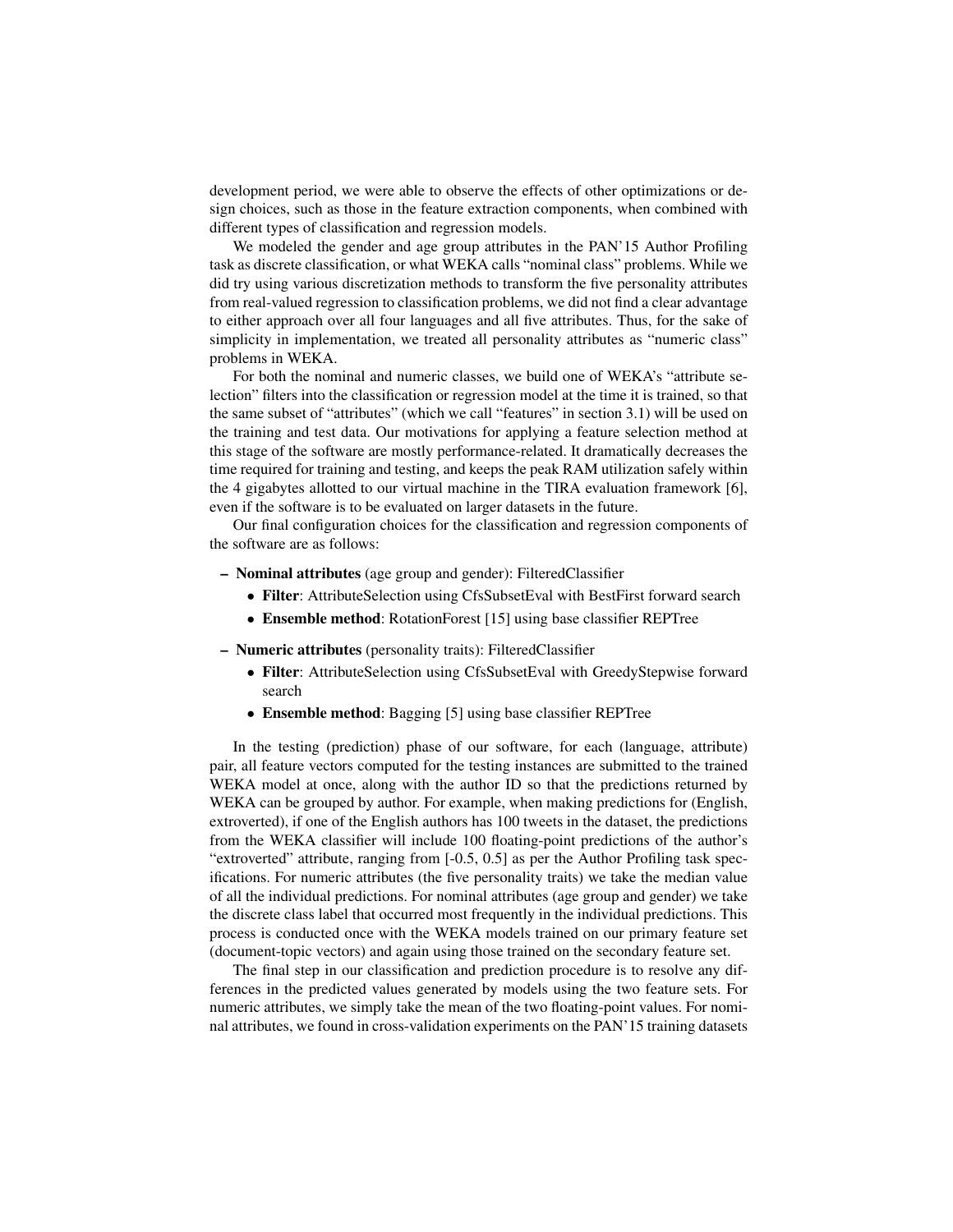that the two methods usually agreed. However, in cases where the predictions differed, our primary feature set model was correct more often except on the English-language subcorpora, where the secondary feature set seemed to slightly outperform the topic model features. We suspect this is due to some of the features in our secondary feature set being exclusively used for English data (as in the sentiment analysis features) or based on lexica containing mostly English words. Therefore, when making our final predictions for nominal attributes, we choose to accept the prediction made by the primary feature set model in Spanish, Italian and Dutch; in English, we use the nominal class label predicted by the secondary feature set model.

# 4 Results and Conclusion

The following table shows the prediction accuracy of our official entry to the PAN'15 Author Profiling task. The columns "Age," "Gender," and "Both" contain the fraction of authors classified correctly, while we list the RMSE for the personality attributes:

| Language    Global    Gender    Age    Both    RMSE    Agr.    Con.    Ext.    Open    Sta. |      |      |      |      |      |      |      |      |      |      |
|---------------------------------------------------------------------------------------------|------|------|------|------|------|------|------|------|------|------|
| English                                                                                     | 0.67 | 0.73 | 0.72 | 0.51 | 0.16 | 0.15 | 0.14 |      |      | 0.22 |
| Spanish                                                                                     | 0.57 | 0.68 |      | 0.32 | 0.17 | 0.17 |      | 0.19 | 0.14 | 0.21 |
| Italian                                                                                     | 0.70 | 0.56 |      |      |      |      |      |      |      | 0.20 |
| Dutch                                                                                       | 0.84 | 0.81 |      |      | 014  |      | 14   |      | 0.09 | 0.17 |

We believe we have demonstrated that topic modeling is a promising direction for further research in prediction tasks such as author profiling. Our software achieved accuracy levels at or above average in most subtasks, among roughly 20 participating teams. We see possible avenues of improvement in the construction of our topic models through more informed selection of the LDA parameters, as well as the option of building multiple independent models with different starting conditions and combining the resulting predictions. As for our particular implementation choices, we might be able to improve our accuracy if we devoted more effort to optimizing the classifier training and testing, thus avoiding the need to use feature selection filters beyond what is inherent in the Bagging and RotationForest ensemble methods.

While WEKA was a useful experimental tool for trying different combinations of features and classifier settings, there was some overhead involved in formatting our data in WEKA compatible temporary files and calling the program with its required Java environment from own software written in Python. Now that we have a vision for a successful combination of features based on topic modeling, together with ensemble methods of classification, we plan to further refine these techniques and apply them to other prediction problems in the future.

## References

1. Bamman, D., Eisenstein, J., Schnoebelen, T.: Gender identity and lexical variation in social media. Journal of Sociolinguistics 18(2), 135–160 (2014)